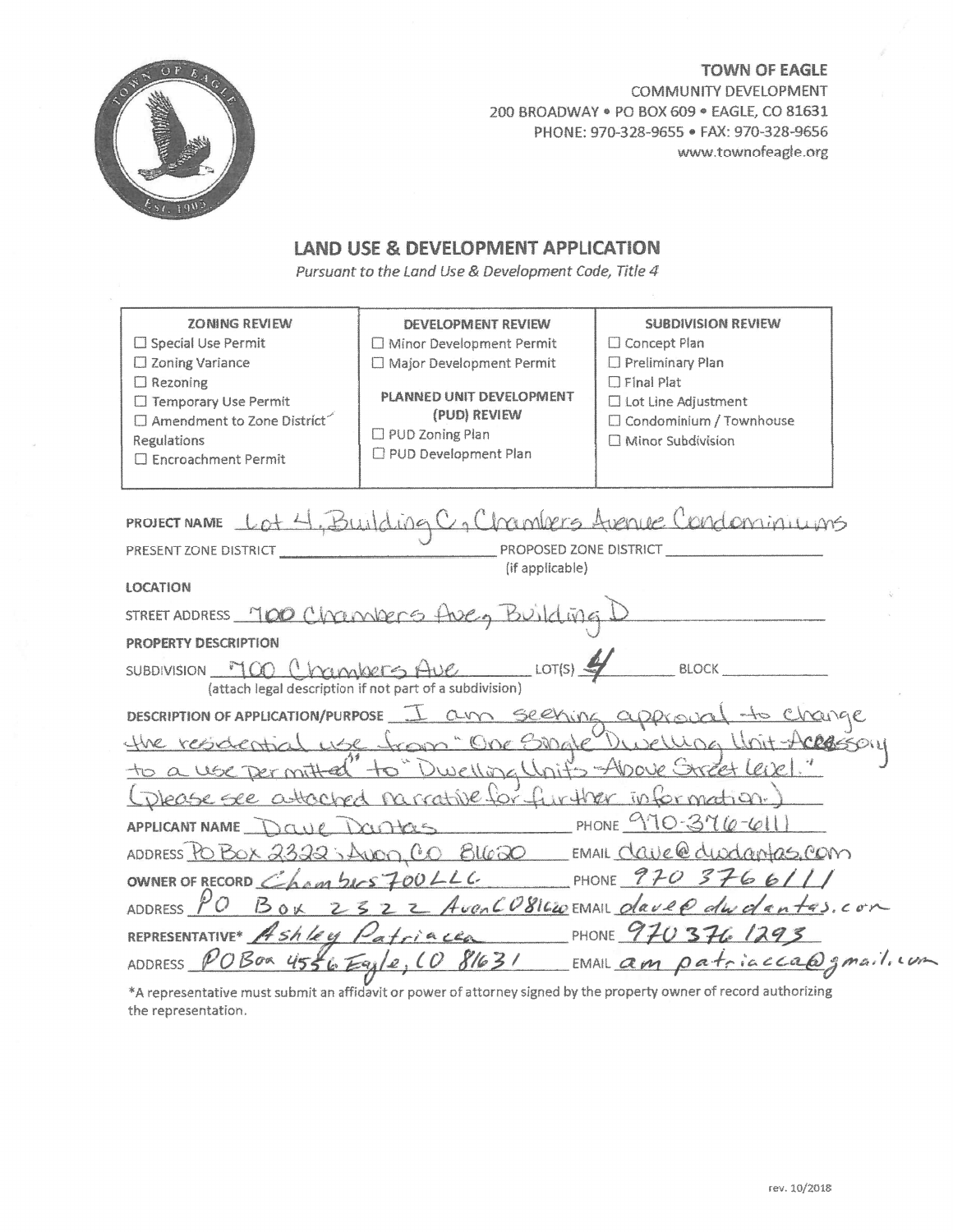#### **APPLICATION SUBMITTAL ITEMS:**

The following submittal materials must be submitted in full before the application will be deemed complete (please check all items that are being submitted):

 $\Box$  Applicable fees and deposits.

 $\Box$  Project Narrative, describing the project, its compliance with any applicable review criteria, any impacts to the surrounding area, and any other relevant information.

surrounding and interested Property Ownership Report (see project specific checklist for more information).

□ Proof of Ownership (ownership & encumbrance report) for subject property. From Land Title

□ Site Plan, drawn to scale and depicting the locations and boundaries of existing and proposed lots and structures.

 $\Box$  Project specific checklist.

#### **FEES AND DEPOSITS:**

See Eagle Municipal Code Section 4.03.080

- 1. Application fees shall be paid in full at the time of the filing of the application and unless paid, the application shall not be deemed complete. All fees are nonrefundable.
- 2. As described in Eagle Municipal Code § 4.03.080, third-party consultants may be necessary for the review and processing of applications. These costs ("pass-through costs") must be paid by the applicant. If passthrough costs are expected, the applicant must pay a deposit at the time the application is filed. If at any time the deposit does not fully cover the pass-through costs, the applicant must pay another subsequent deposit before the Town will continue processing the application.
- 3. The Town may withhold the recording of any Subdivision Final Plat or Development Plan or the signing of any Resolution or Ordinance until all pass-through fees are paid in full.
- 4. Within 30 days of approval or denial of an application, any remaining deposit shall be returned to the applicant. If an application is withdrawn, any remaining deposit shall be returned to the applicant within 60 days.

I have read the application form and certify that the information contained herein is correct and accurate to the best of my knowledge. I understand that it is my responsibility to provide the Town with accurate information related to this application. I UNDERSTAND THAT FILING AN APPLICATION IS NOT A GUARANTEE THAT THE APPLICATION WILL BE APPROVED.

Signature

 $\frac{1}{\sqrt{2}}\frac{1}{\sqrt{2}}\frac{1}{\sqrt{2}}$ 

| <b>FOR OFFICE USE ONLY</b><br>DATE RECEIVED | <b>AY</b>       | <b>FILE NUMBER</b> |  |
|---------------------------------------------|-----------------|--------------------|--|
| <b>REVIEW FEE</b>                           | DATE PAID       | RECEIVED BY        |  |
| DATE CERTIFIED COMPLETE                     | BY              |                    |  |
| P&7 HEARING DATE                            | <b>DECISION</b> |                    |  |
| <b>BOT HEARING DATE</b>                     | <b>DECISION</b> |                    |  |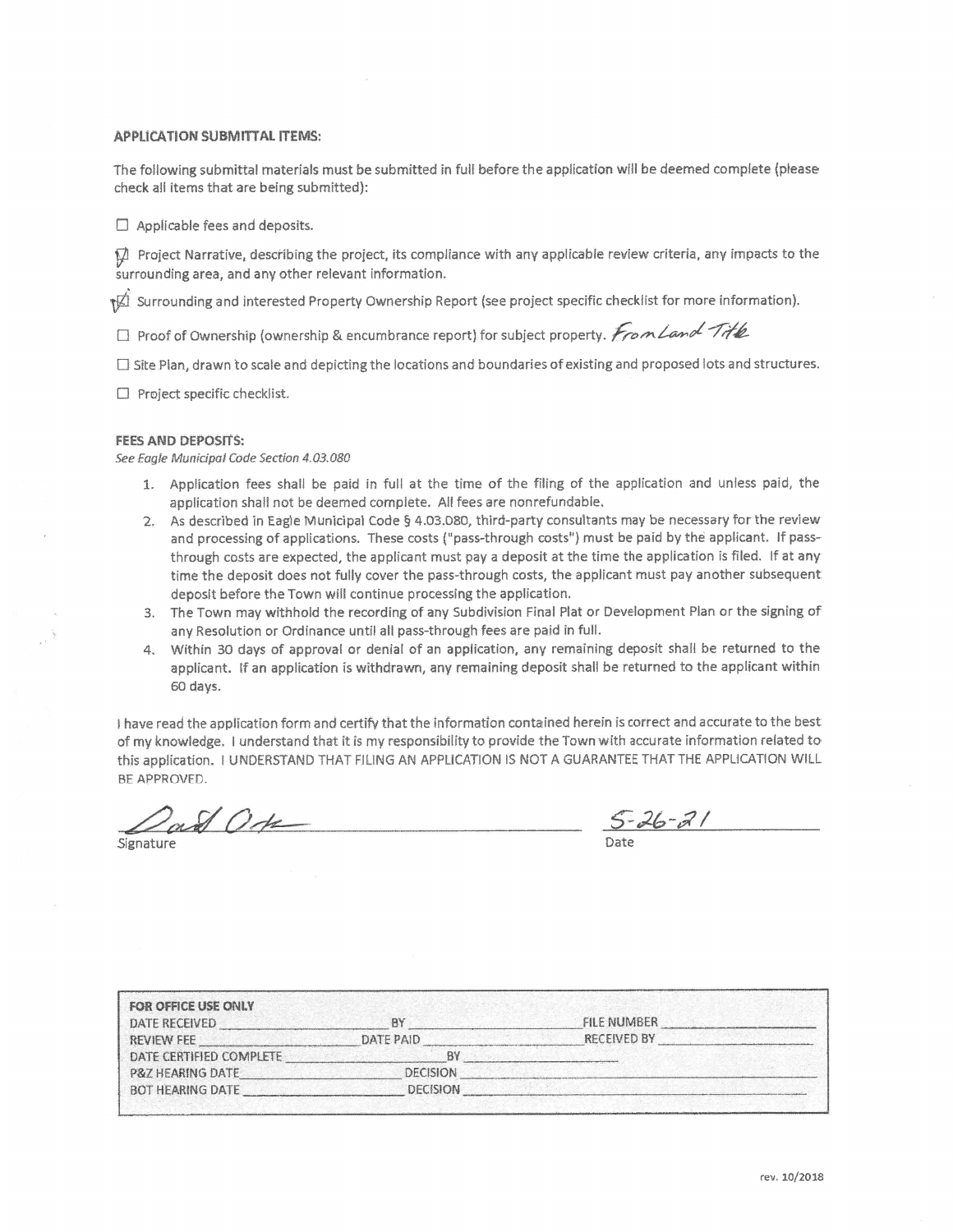### **Narrative Attachment**

### **For Land Use & Development Application for Lot 4, Building D, Chambers Avenue Condominiums**

Date of Application 04/08/2021

We are seeking approval for a new Special Use Permit to change the residential use in Building D, Lot 4, at 700 Chambers Avenue. We would like to change from *One Single Dwelling Unit- Accessory to a use permitted* to *Dwelling units-above street level*. This new residential use would allow all of the buildings at 700 Chambers Ave and Sawatch Ave to have the same designation. The accessible residential units on the ground floor would each be accessory to one of the commercial spaces to continue their Accessory residential status, since those units do not meet the terms of above street level. This is not necessarily a new application in that this application does continue residential use and has no additional impact on neighboring partners from what was approved prior. In this application, we are reconfiguring how the units within the building are deeded in order to comply with the newer *Dwelling units-above street level* residential use.

### Agreed Upon Site/ Plat Information

The final plat for Lot 4, Building D of the 700 Chambers Avenue Subdivision conforms to the preliminary plat that was reviewed and approved by the town. The final plat has addressed any concerns that were voiced by the town staff and town's engineers. Lot 4, Building D completes the development that was previously approved by the Town of Eagle and under the current special use permit (file #SU15-05 A). Some information was updated within SU16-07 demonstrating continued conformance to the Town's regulations, goals and policies.

The proposed project meets the standards as provided in Section 4.07.022, including but not limited to setbacks, building massing/form/orientation, architectural detail, landscape/sidewalks, and parking.

The proposed development is in conformance with the Town's goals and polices. The proposal will meet all of the development standards of the Commercial General zone district, as demonstrated in the sections below:

Cost Estimate for All on-site/off site Public improvements:

No Improvements are being constructed.

Variances: No Variances.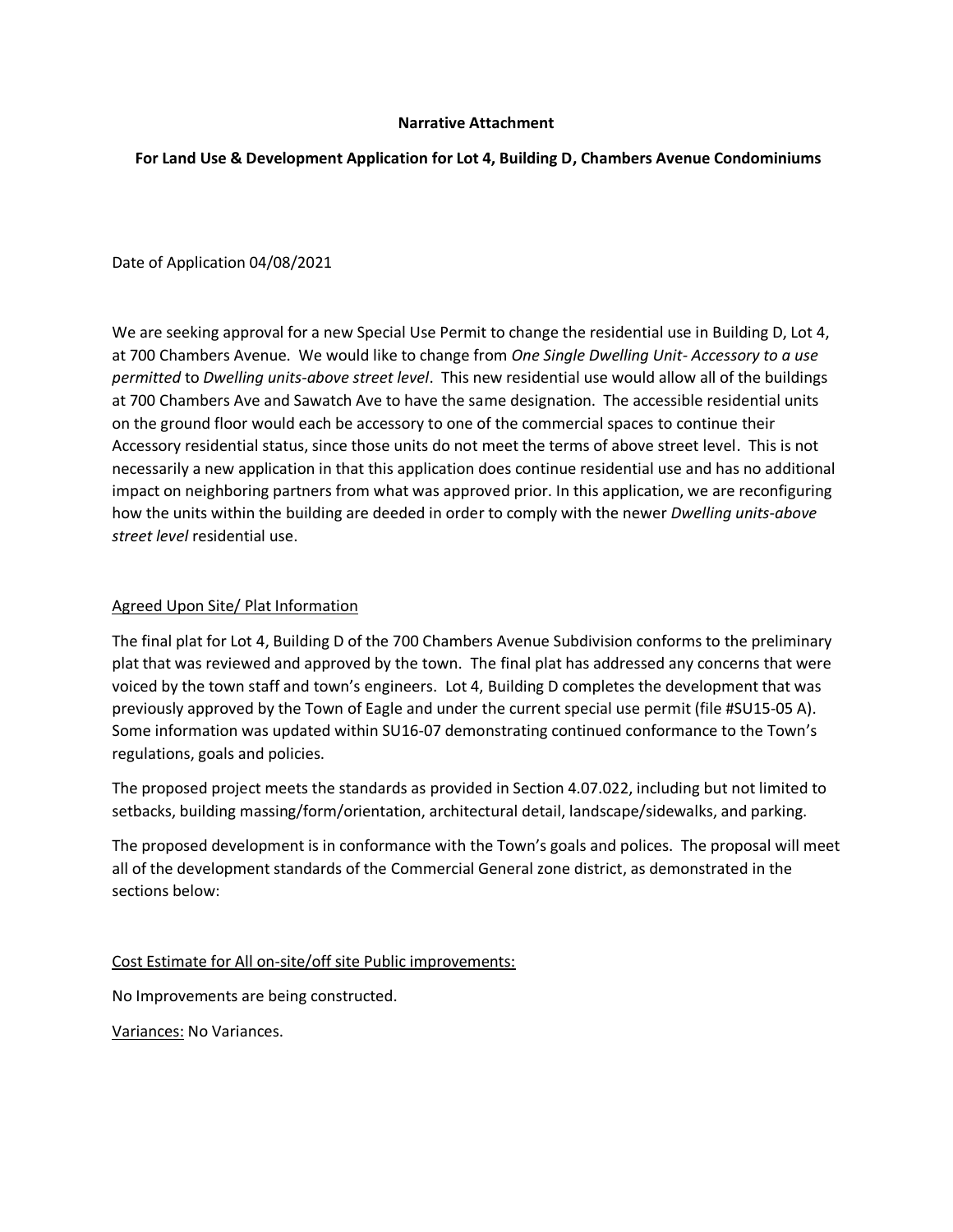### Utilities:

Water and sewer lines were extended to serve Lots 2-4 and was guaranteed in a Subdivision Improvement Agreement, which has been fulfilled. Electric, water and sewer have been extended to an easement serving lots 3 and 4 with the service points/connection points already in place. Adequate water and other services were verified as part of the Subdivision Improvement Agreement/review. The civil drawings are part of the original submittal.

# Fire Protection Plan:

Though the project is within the 3 mile driving distance from the fire station, the building design will incorporate a fire sprinkler system and be equipped with a monitored alarm system to serve the whole building. During the design build process/layout of sprinkler heads there shall be a review by the Fire Marshal before installation of the systems. During the Special Use Permitting process the connection of the road through the property to Sawatch was reviewed and approved by the Fire Marshal. This connection was a requirement of the, in place, minor subdivision plan.

## Lighting Design for Parking:

The lighting design was completed by RAB lighting and was attached to the original submittal. To comply with the lighting ordinance, the designer has targeted a min of 0.5 fc in the parking lot, and a max of 3 fc, with an avg: min of 4:1. This layout provides a min of 0.5 fc, a max of 4.8 fc, and an avg: min of 3.6:1

## Compliance with the Town's Goals, Policies, and Regulations

The vision provided in the 2010 Eagle Area Community Plan states: "Eagle will continue to be a high quality livable community through the implementation of strategies that will enhance the Town's unique identity, its economic vitality, its sense of community and the quality and character of the surrounding rural lands."

The residential/ commercial park at 700 Chambers is consistent with and in some ways furthers the goals and policies as provided in the 2010 Eagle Area Community Plan. Lot 4, Building D is located close to the town center of Eagle and are located within the Town's Urban Growth Boundary. The building is in a planned residential/ commercial park built with materials and colors that improve the level of appearance in the area of Chambers Avenue through the design of the buildings, the harmonizing colors, and planned landscaping. The signage and future structures will correspond with this level of development and further enhance the appearance of Chambers Avenue.

The Eagle Area Community Plan also provides planning approaches which are vital to the Town's vision statement. Below, we address a few of these approaches we feel our buildings directly influence:

- 1) Concentrate Urban and Infill Development: Lot 4, Building D is located within a platted residential/ commercial subdivision, surrounded by other commercial uses and within walking distance to Eagle town center and other commercial areas located off of Eby Creek Road.
- 2) Maintain the Area's "Sense of Community": the building is located in our residential/ commercial park that is unique, in that it provides recreational opportunities with the climbing gym for the community, which builds on Eagle's reputation for being an active place for residents and visitors. The commercial spaces are attracting businesses that deliver to the